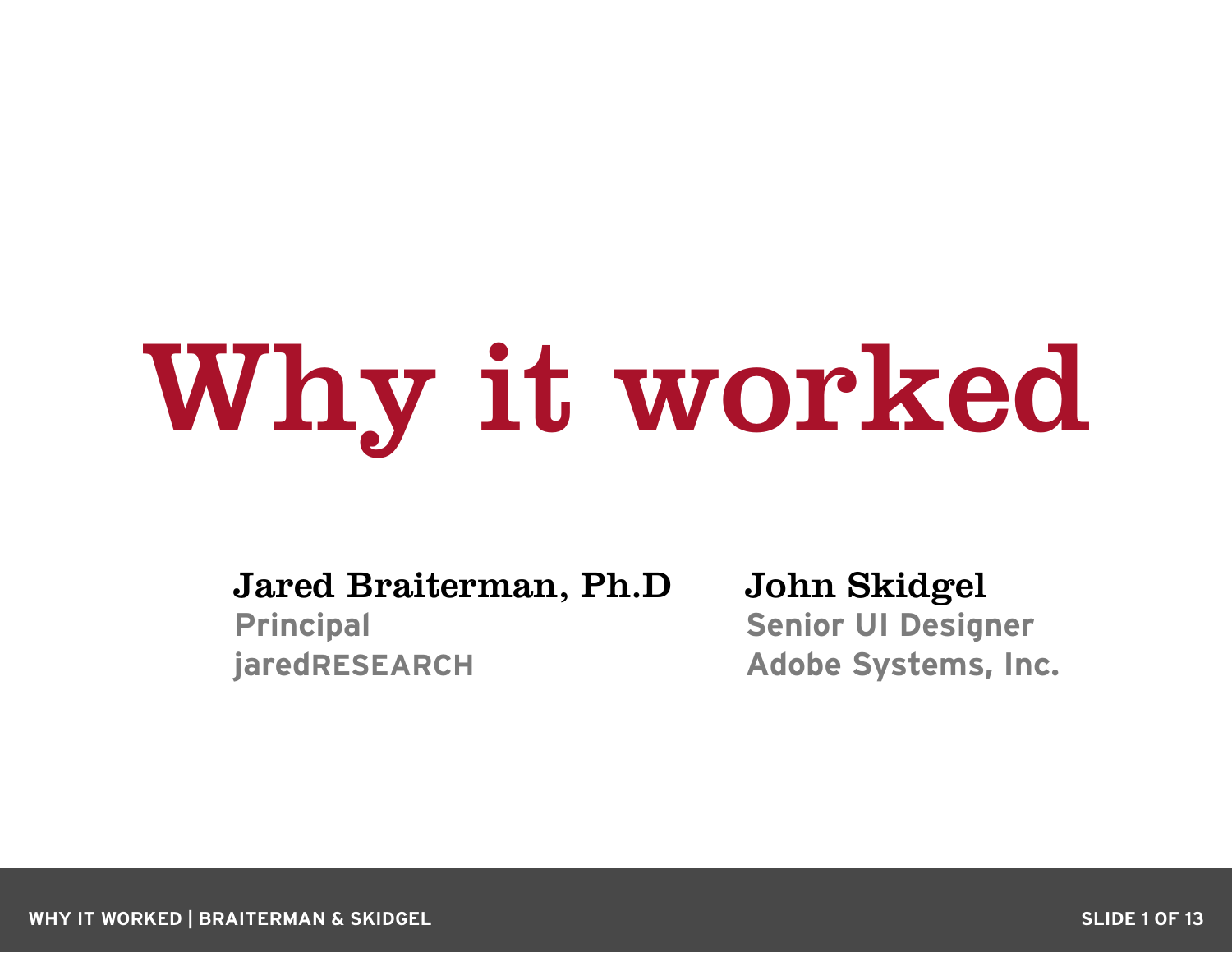### **What is Shutterfly?**



- shutterfly

**Customers 'add' analog online photo finisher or digital photos to the site**



**Photos can be shared electronically. The customer can also order prints, cards and gifts from their photos.**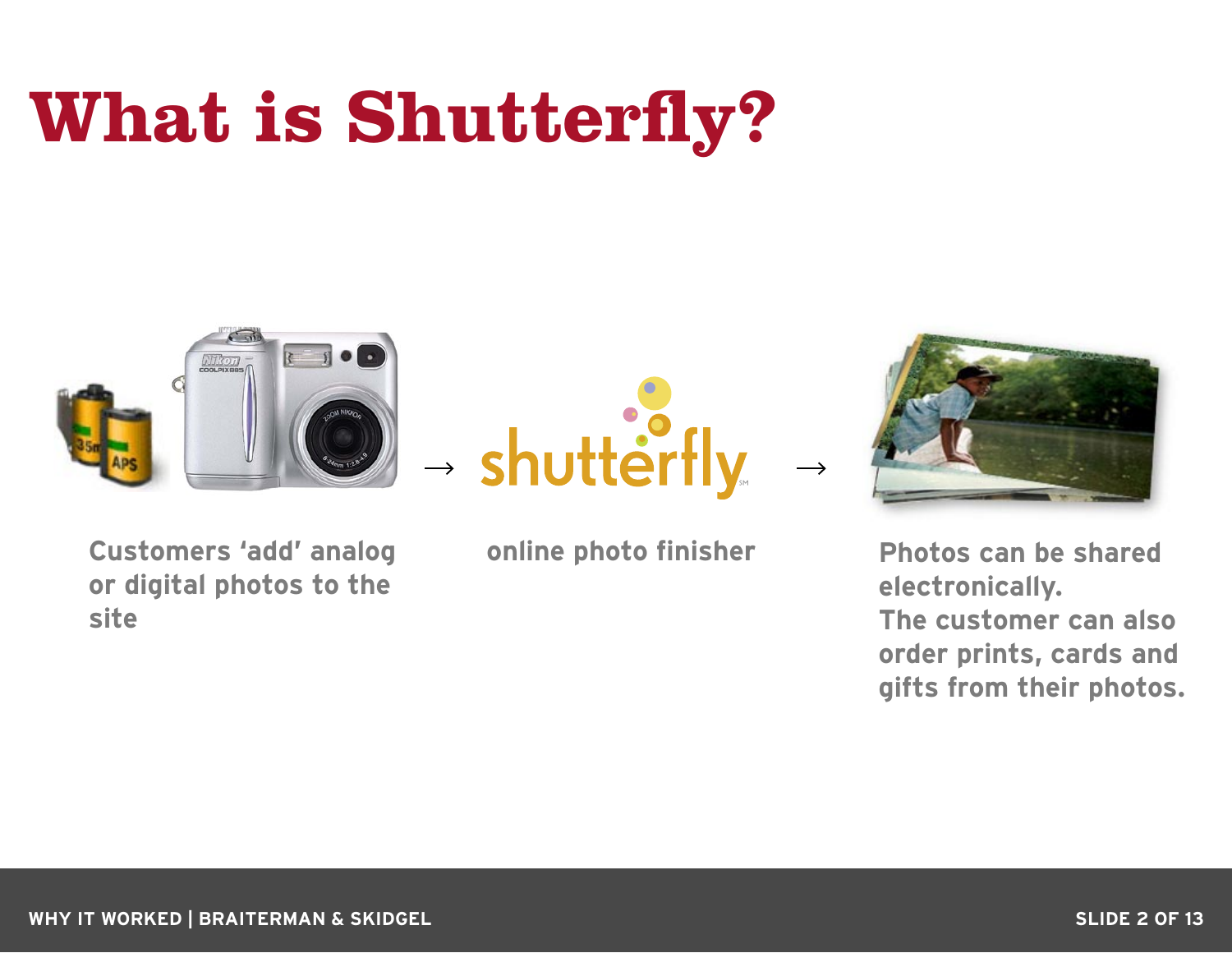### **Before & After**





#### **Launched in 1999**

Problems:

- "FREE" offer dominates page.
- Poor communication of new service.
- Esoteric & scattered navigation

Target user: Gadget Geek

#### **Re-Branded in 2000**

Solutions:

- Visual focus on prints.
- Prominent new member path.
- Quick view of products and promotions.

Target user: Soccer Mom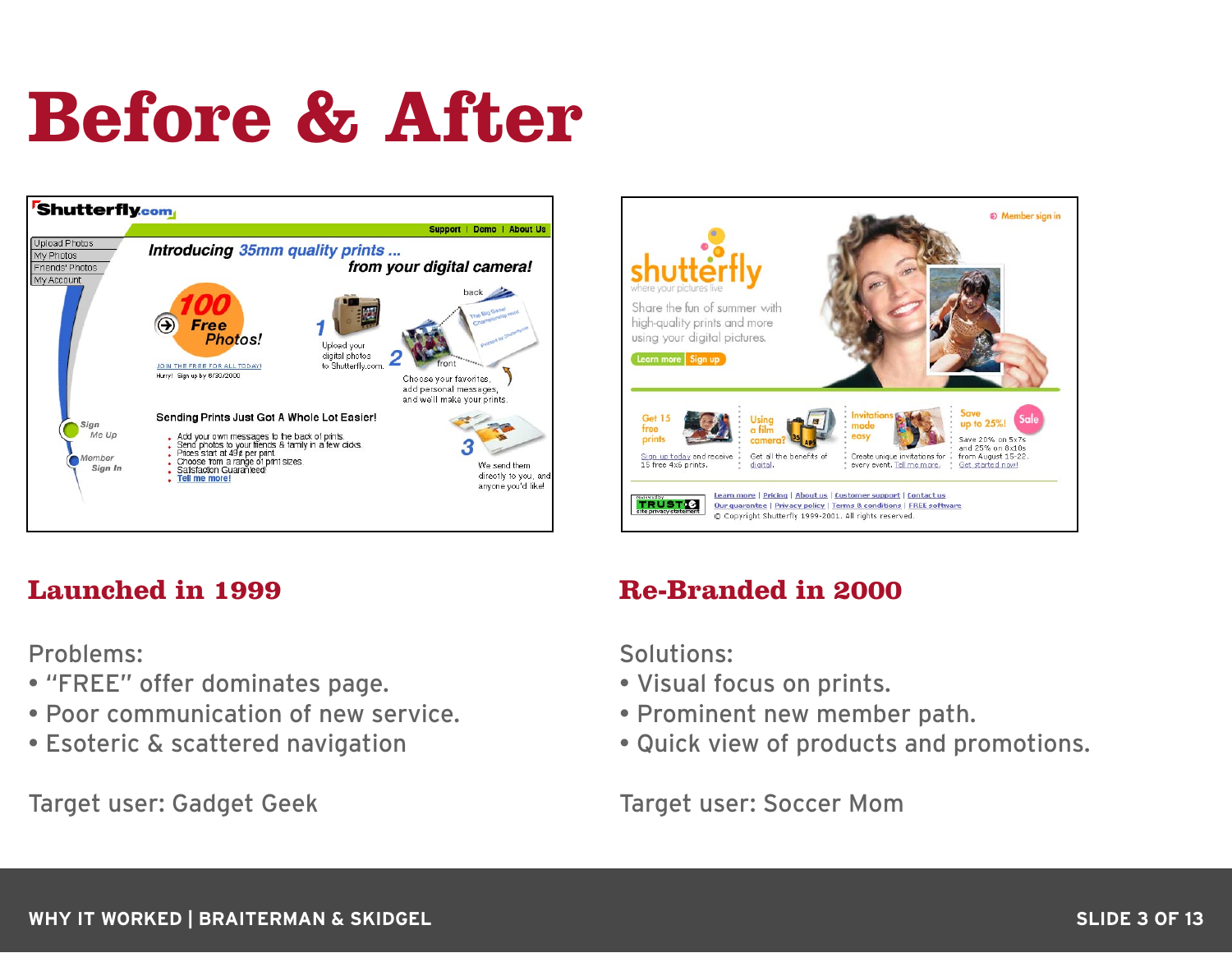#### **Process Overview Diagram**

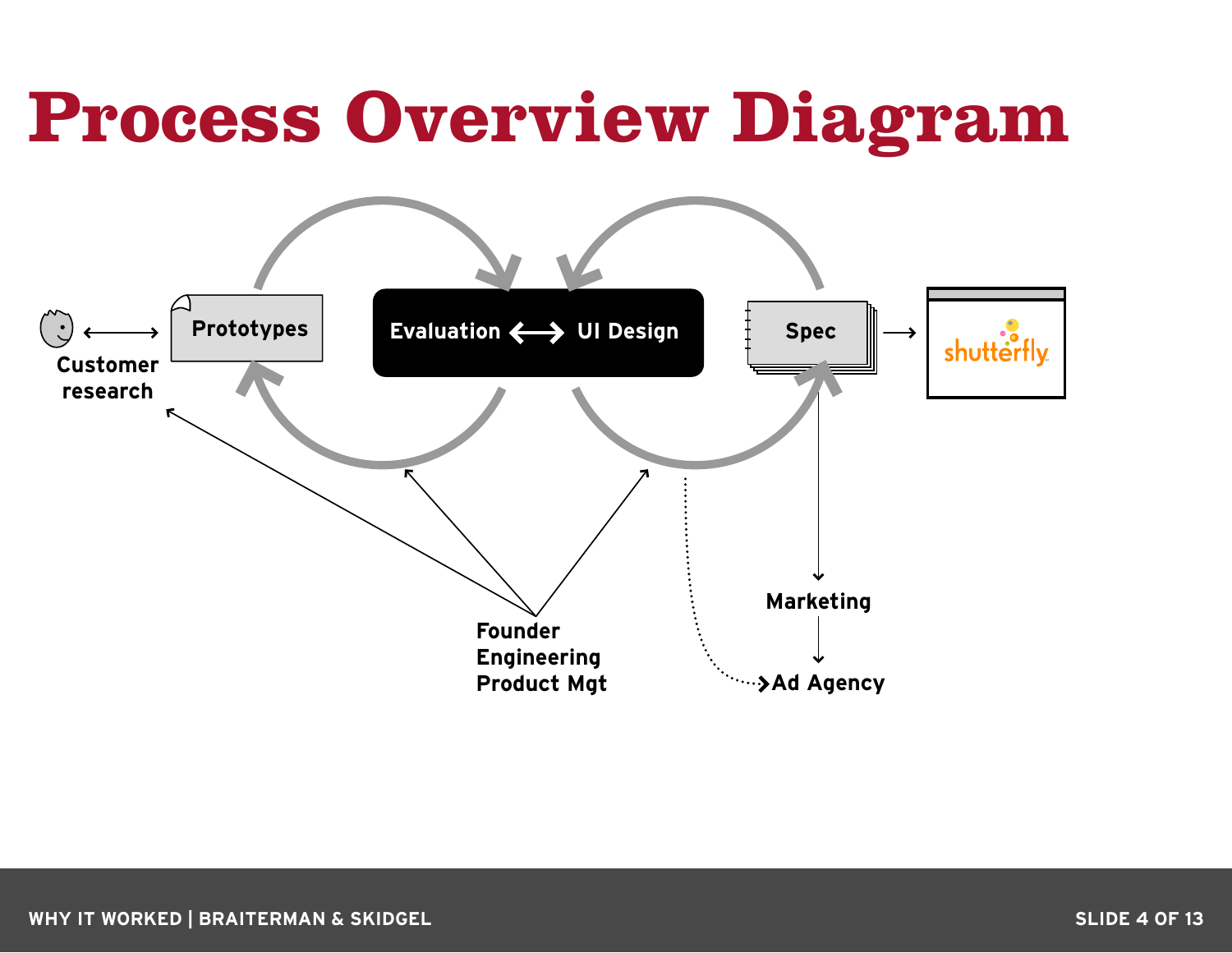#### **Research Schedule**

|                                                 | <b>JUNE</b>                                                    | <b>JULY</b>                                            | <b>AUGUST</b>                                    | <b>SEPTEMBER</b>                                          |
|-------------------------------------------------|----------------------------------------------------------------|--------------------------------------------------------|--------------------------------------------------|-----------------------------------------------------------|
| <b>USER</b><br><b>RESEARCH</b><br><b>TOPICS</b> | Homepage<br>(sketch)                                           | Homepage<br>(wireframe)                                | Homepage visual<br>designs                       | Post launch testing                                       |
|                                                 | <b>Add Pictures Plug-in</b><br>(wireframe)                     | <b>Learn More</b><br>(wireframe)                       | Learn More,<br>Add Pictures,<br>Share, and Cards | Benchmarking with<br>competitor sites                     |
|                                                 | <b>Share</b><br>(wireframe)                                    | <b>Revised Share</b><br>(wireframe)                    | Order, and Share                                 | Paper prototypes of<br>printed greeting cards<br>offering |
|                                                 | Ethnography:<br>Organizing photos and<br><b>Sharing Photos</b> | Competitive audit:<br>Organizing and<br><b>Sharing</b> | Final branding                                   | Product concept for<br>CD archive                         |
| <b>ROUNDS</b>                                   | 3                                                              | 3                                                      | $\overline{\mathbf{4}}$                          | $\mathbf{2}$                                              |
| <b>RESEARCH</b><br><b>LOCATIONS</b>             | Ethnography and<br><b>Testing at Shutterfly</b>                | Testing at Shutterfly                                  | San Francisco and<br>New York City labs          | Ethnography                                               |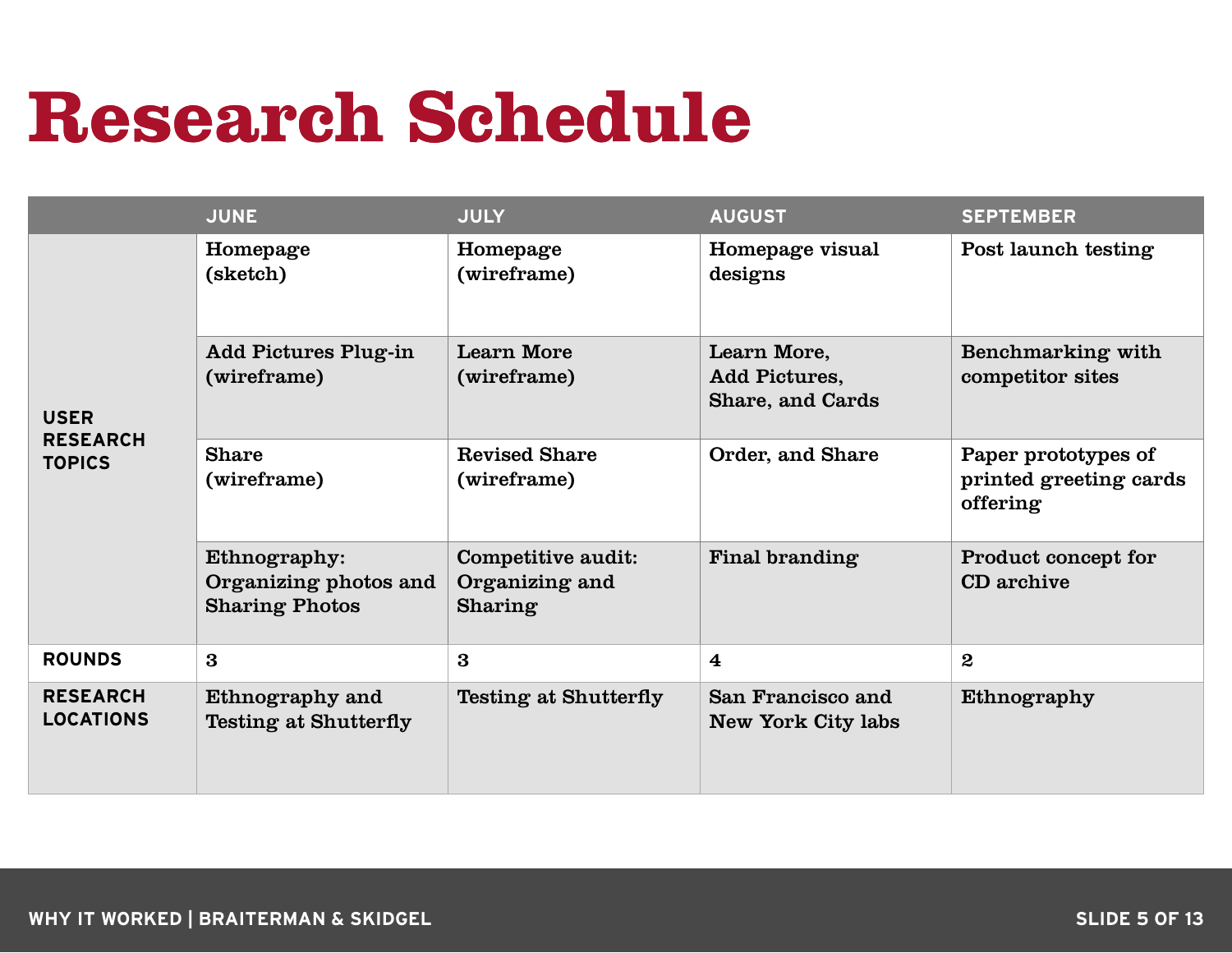### **Ethnography**



Understanding our customers played a central role in product development. By bringing cross-functional stakeholders into our customers' homes, we shifted our business from an engineering focus to a customer focus.

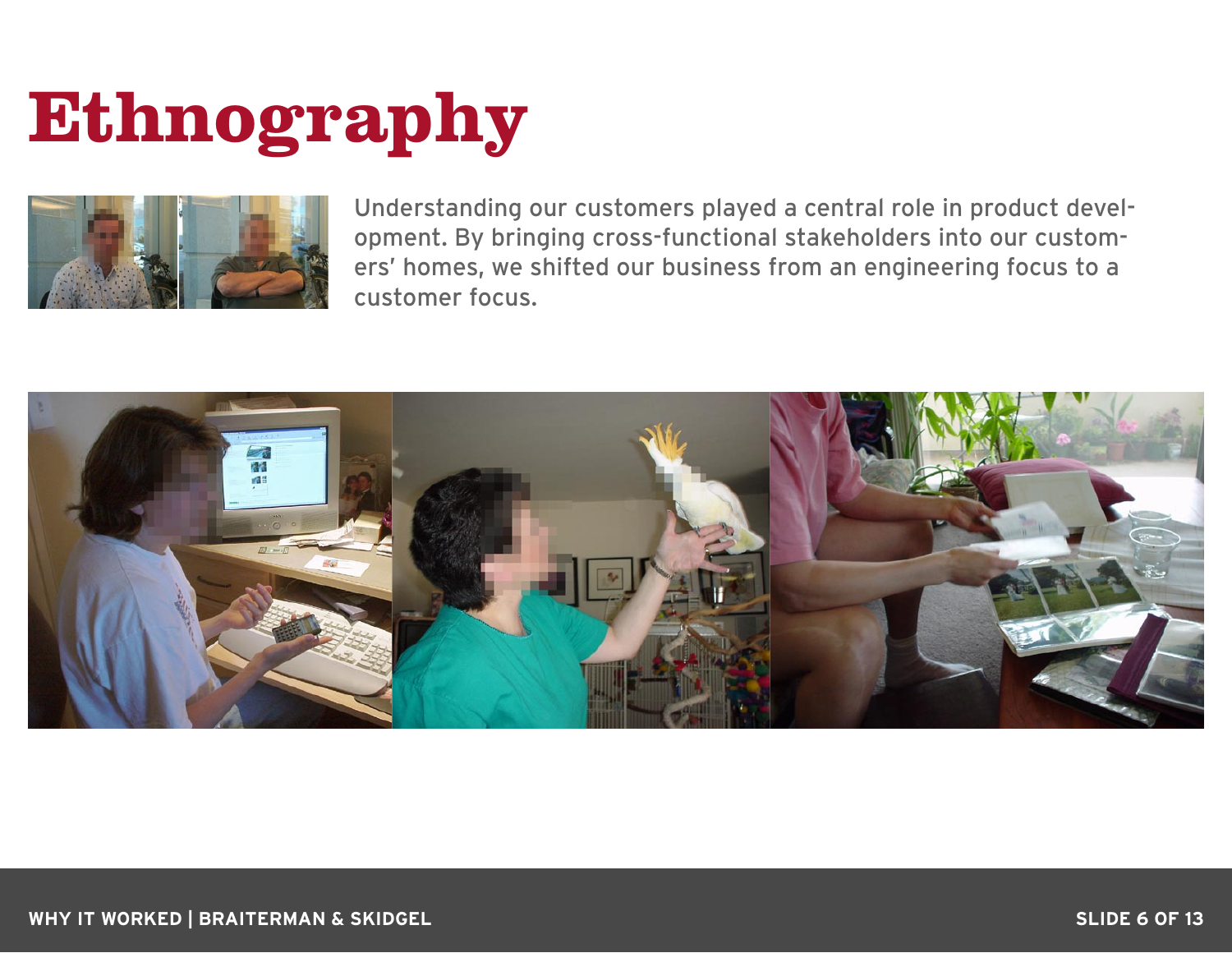### **Customer Profiles**

Customer profiles gave the entire company— including executives, engineering, marketing, customer support and product management- a picture of our customers and how they were changing over time.

| <b>NAME</b>                                  | <b>Mike</b><br>(Seattle)                                                        | Stephanie<br>(Los Angeles)                                                            | Grandma Sue<br>(Nevada)                                                                                                 | <b>Betty</b><br>(Cleveland)                                                                     |
|----------------------------------------------|---------------------------------------------------------------------------------|---------------------------------------------------------------------------------------|-------------------------------------------------------------------------------------------------------------------------|-------------------------------------------------------------------------------------------------|
| <b>GOAL</b>                                  | Try new digital<br>gadgets and services.                                        | Share baby photos with<br>AOL grandparents.                                           | View and order prints<br>of granddaughter.                                                                              | Curious about digital<br>prints; uses lots of film.                                             |
| <b>PROFILE</b>                               | Early Adopter.<br>Gadget buyer. Unlikely<br>to share or order.                  | <b>Family Scribe.</b><br>Social interests and<br>needs drive technology<br>adoption.  | Novice computer user<br>on AOL. May never<br>upload, but want baby<br>photos.                                           | Film shutterbug.<br>Curious about digital,<br>but tech adverse.                                 |
| <b>PRODUCT</b><br><b>QUESTIONS</b>           | How to keep power<br>users satisfied?<br>What will increase<br>their purchases? | What products appeal<br>to young parents?<br>What purchase models<br>promote loyalty? | How can we simplify<br>receiving and ordering<br>photos for AOL Users?<br>Does the share page en-<br>courage purchases? | What can we offer film<br>customers?<br>How can we make the<br>transition to digital<br>easier? |
| % OF TOTAL<br><b>MARKET IN</b><br>2004 (EST) | 5%                                                                              | 15%                                                                                   | 20%                                                                                                                     | 60%                                                                                             |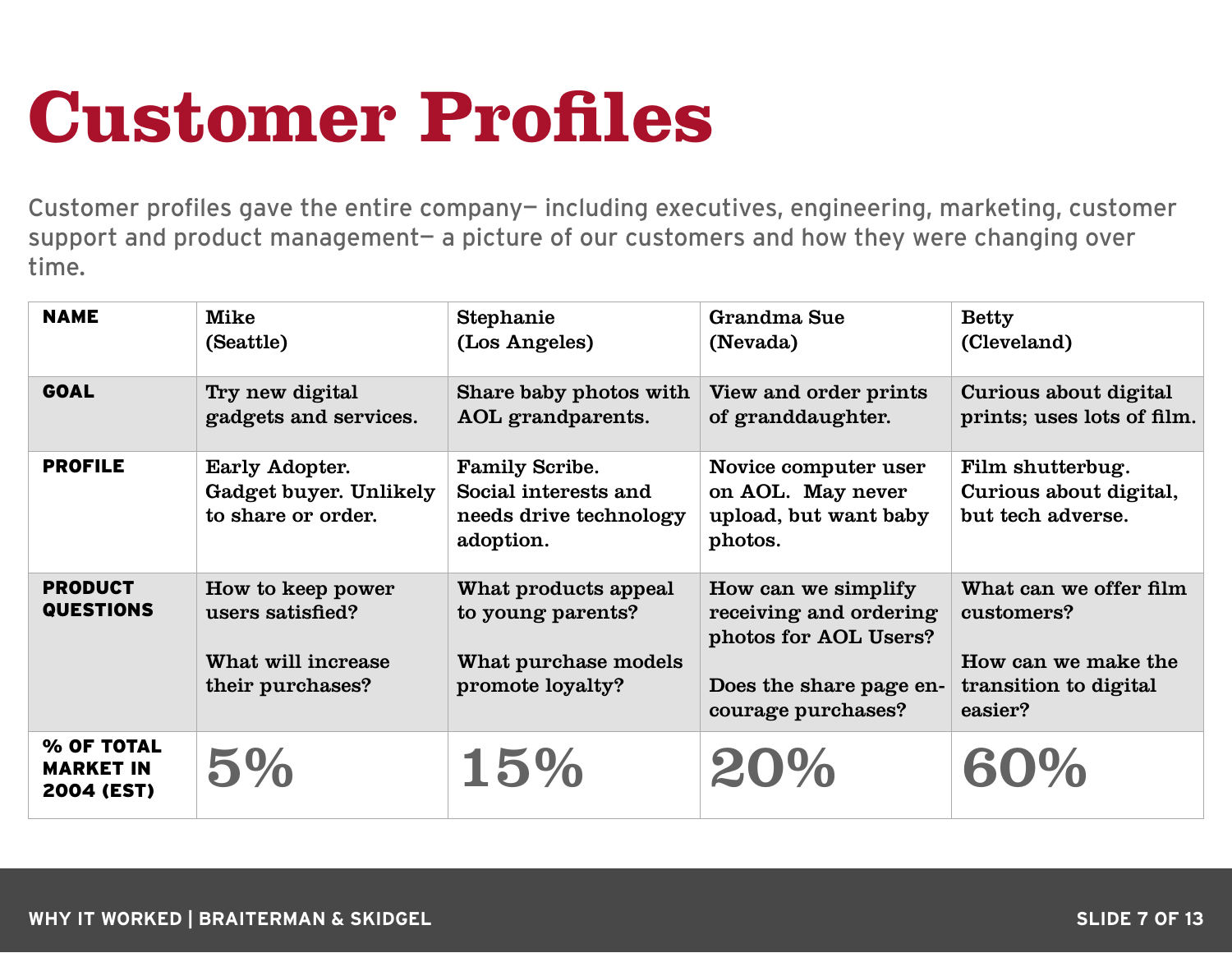#### **From sketch to wire frame…**



Guided by customer goals, Shutterfly's interaction design was created with multiple rounds of prototyping and usability testing.

3 rounds of hand drawn, 3 rounds of wireframe, and 2 rounds of a HTML clickable prototype.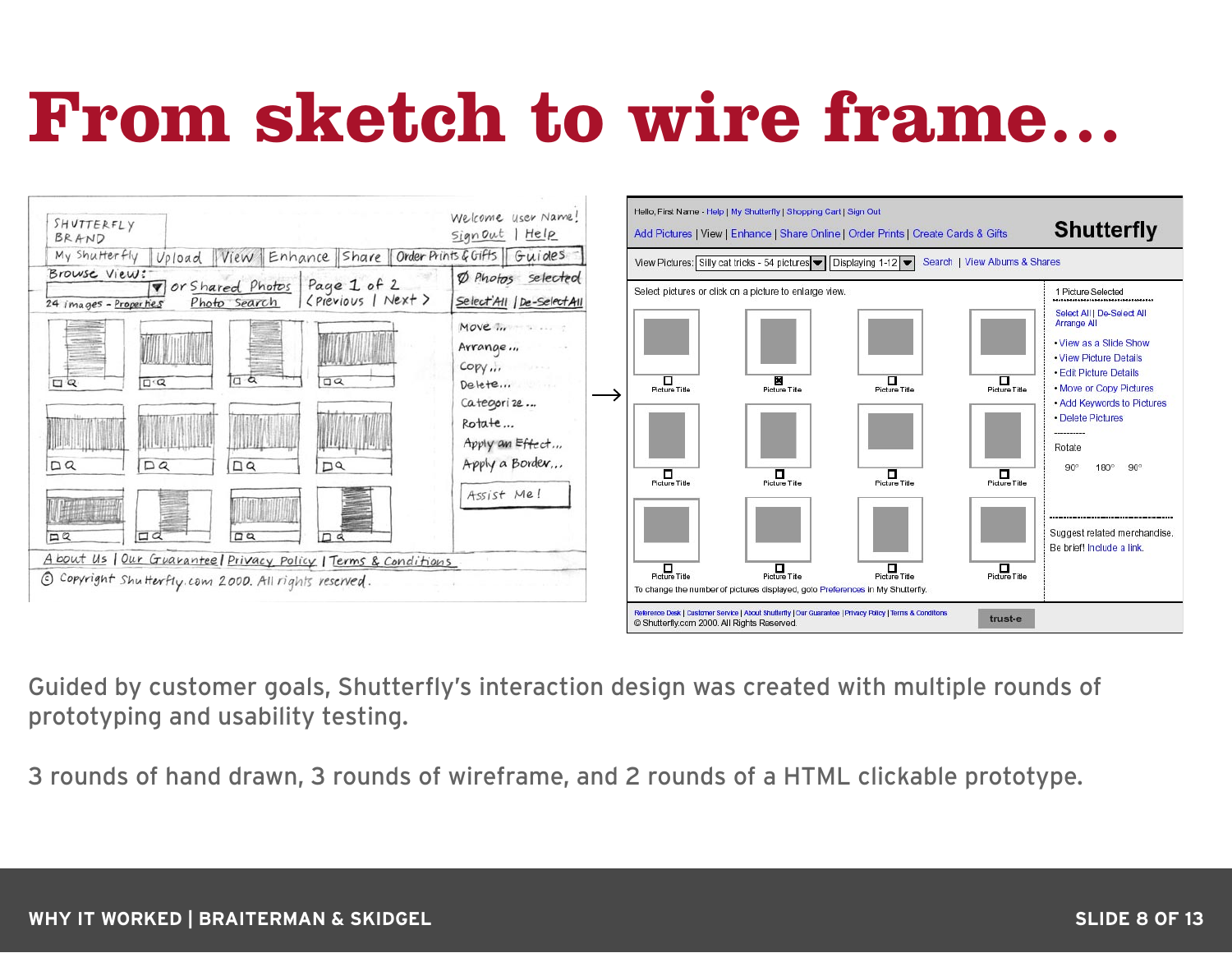### **… and "spec" to final site**

#### **View Pictures**

Overview

The Wew Plotures screen is where members view, arrange, organize and search for pictures. The View Albums screen is accessible from this screen as well the Slide Show screen.



Title - The title is "View Pictures: (album name - x of pictures)."

View Albums & Shares link - Loads the View Albums & Shares screen.

Search link - Loads the Search screen



The Kids<br>Cat Pictures<br>Wolf: Grandm Picture navigation - Members navigate through an album by clicking this pull down. Each option in the pull down corresponds to a range of pictures. The default range is 12 but there are also

View User Experience v2.0 August 16, 2000. Shutterfly Proprietary & Contidential



The wireframes formed the basis of a 150 page functional specification that included each site page, explained states, behaviors, and actions.

The spec was reviewed and accepted by multiple groups, delivered to the ad agency, and guided site development. It has kept the site consistent for close to two years.

 $47$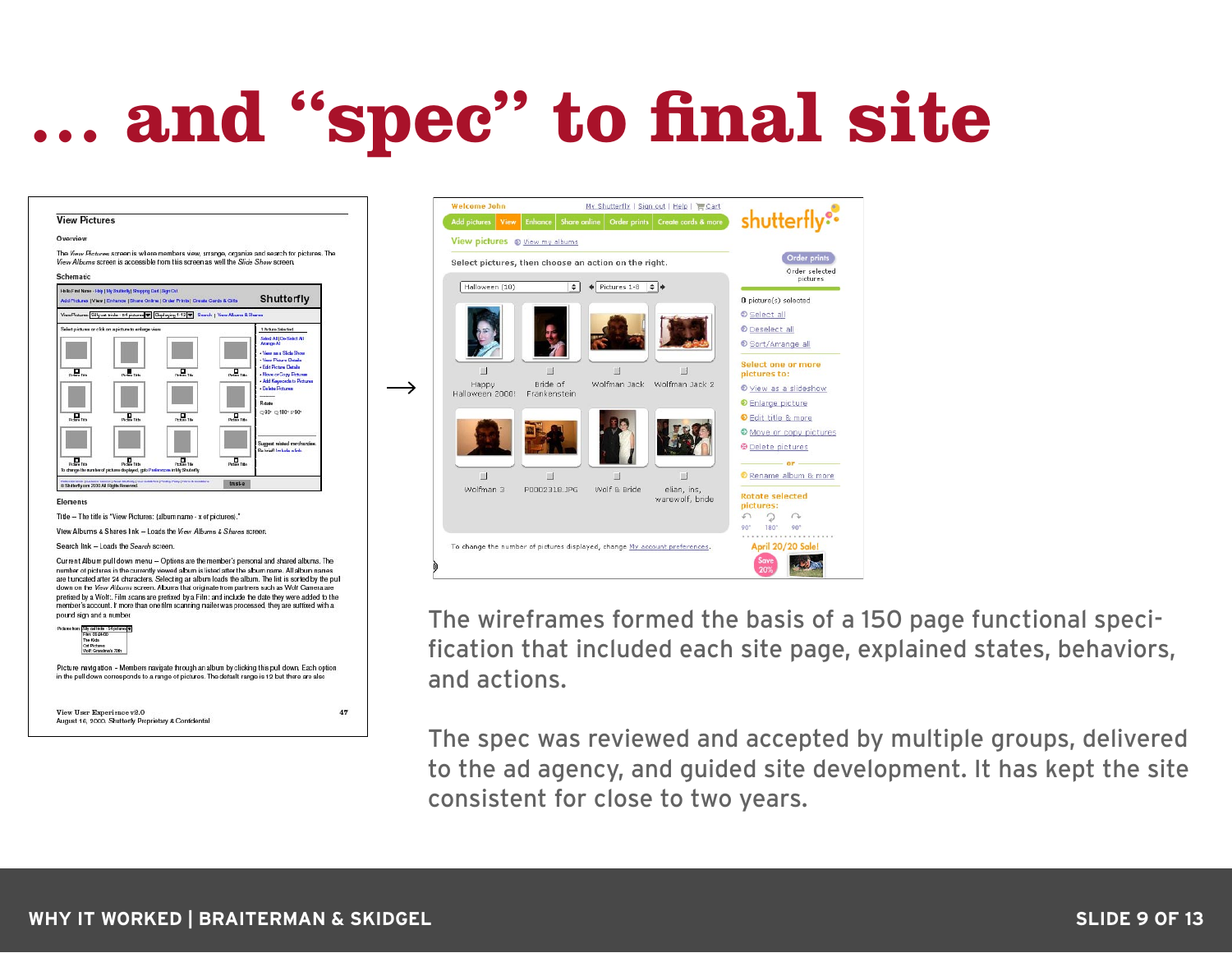### **Communication improvements**



With just weeks before launch, we tested and rejected the ad agency's home page. Customers told us they thought they were on a baby site, and few understood that we sold prints.

The revised home page has a visual focus on the tangible feel of prints.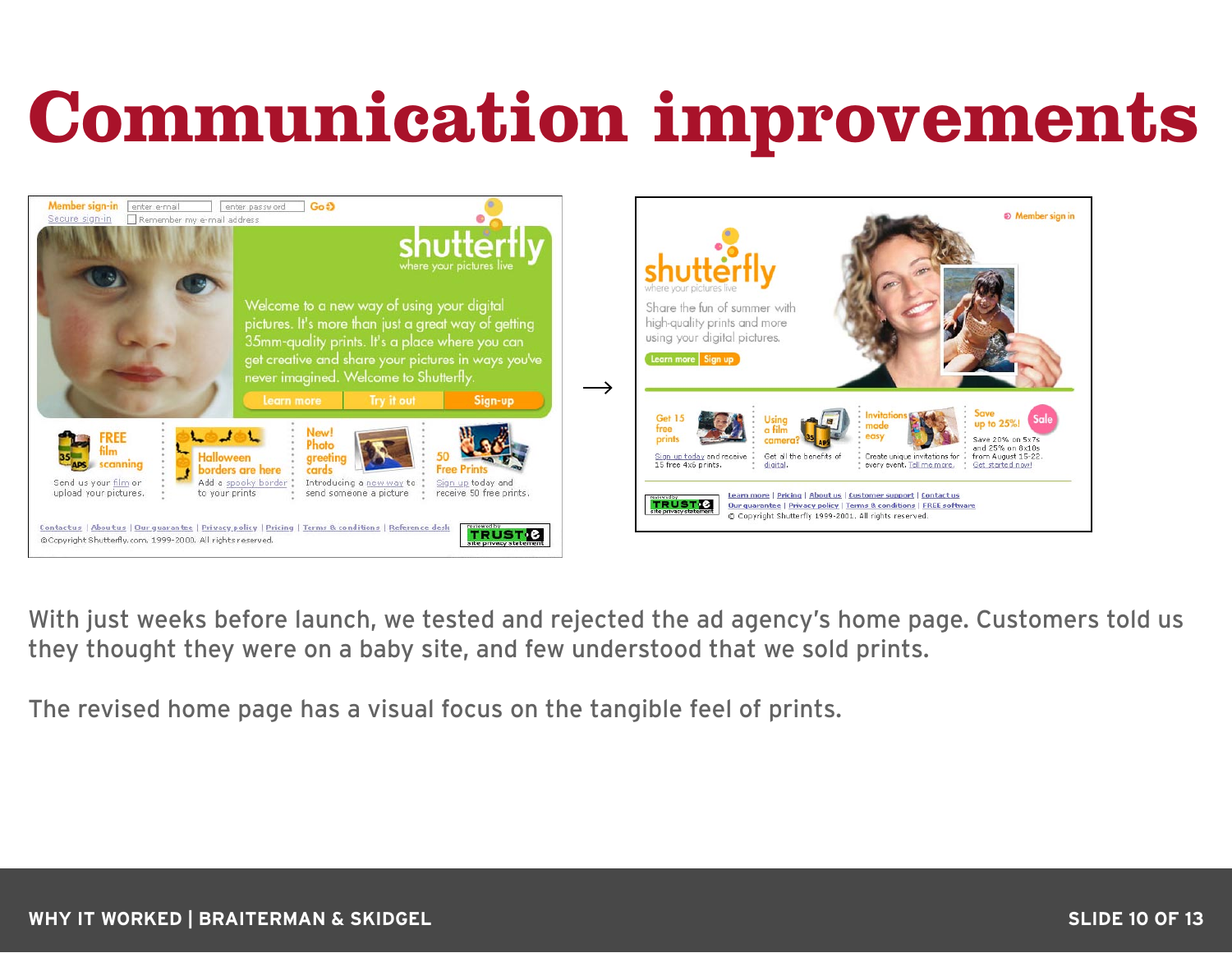### **Feature improvements**

| <b>Shutterfly.com</b>                                                                                                              |  |  |  |                                                      | Support   Demo   About Us                         |                                |
|------------------------------------------------------------------------------------------------------------------------------------|--|--|--|------------------------------------------------------|---------------------------------------------------|--------------------------------|
| <b>Upload Photos</b><br>Introducing 35mm quality prints<br>My Photos<br>from your digital camera!<br>Friends' Photos<br>My Account |  |  |  |                                                      |                                                   |                                |
|                                                                                                                                    |  |  |  |                                                      |                                                   |                                |
| <b>Welcome John</b>                                                                                                                |  |  |  |                                                      | My Shutterfly   Sign out   Help   Cart            |                                |
| Add pictures View Enhance                                                                                                          |  |  |  |                                                      | Share online   Order prints   Create cards & more | shutterfly <sup>®®</sup>       |
| View pictures $\odot$ View my albums                                                                                               |  |  |  |                                                      |                                                   |                                |
|                                                                                                                                    |  |  |  | Select pictures, then choose an action on the right. |                                                   | Order prints<br>Order coloctos |

The new navigation reflects customer's tasks.

Communicates Shutterfly's service and product offerings.

Uses friendly nomenclature, not technical or system based.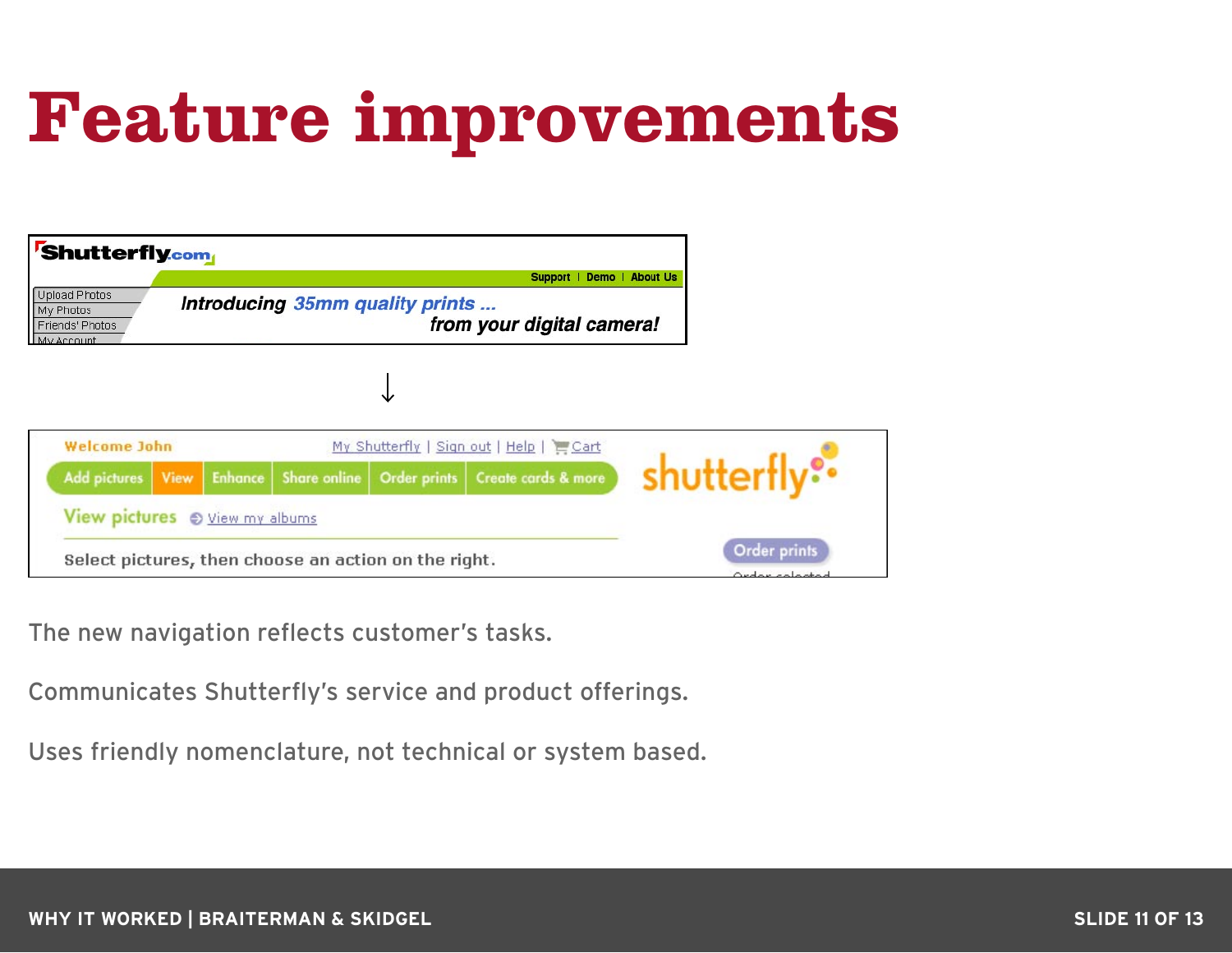### **Success Metrics**

#### **Customer Satisfaction**

At the end of multiple rounds of customer testing, prototypes elicited positive responses.

Qualitative research demonstrated usability and delight. Measures included ability to complete common tasks and story drawings by participants.

#### **Industry Awards**

| <b>PC Magazine</b>                  | AIGA          |
|-------------------------------------|---------------|
| Yahoo!<br>Internet Life             | Fortune       |
| <b>Family PC</b><br><b>Magazine</b> | <b>Forbes</b> |

#### **Revenue**

- New design increased print orders by 200% (from April to October 2000).
- Introduced high margin photo products.
- Photo cards created a second revenue stream after prints.
- Snapbooks exceeded sales projections by 85%.
- Both products were quickly imitated by competitors.